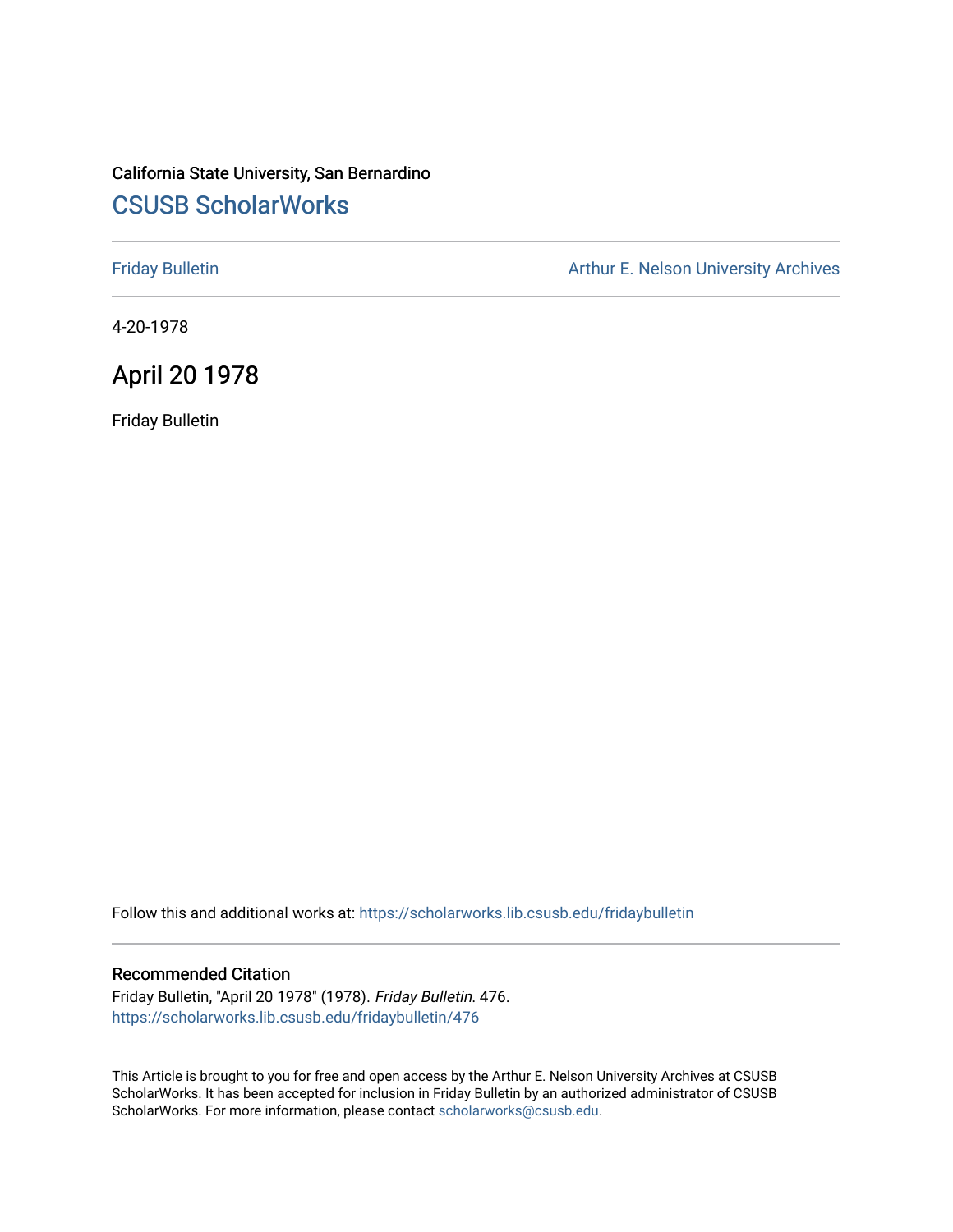THE BULLETIN

CALIFORNIA STATE COLLEGE . SAN BERNARDINO 1965



April 20, 1978

RECLASSIFICATION AUTHORITY The College will now be able to make the final de-<br>IS DELEGATED TO COLLEGE cision on the classification and reclassification cision on the classification and reclassification of enployee positions.

This new delegation of authority to the local canpus level, which becomes effective May 1, was granted by the Chancellor's Office, which in the past had the sole power to grant final approval on most classification levels.

Under Delegation of Classification Authority, dated April 4, 1978, issued by the Chancellor's Office, the decisions of the College can be put into effect immediately, subject to availability of funds. The funds which are available each year for reclassifications will not be increased because of the change-over in delegated authority.

Promotions will continue to be handled on campus on a competitive basis as in the past.

Revised classification procedures will be distributed to each employee some time next week. *\* is -k* 

*TWO ACTING DEPARTMENT Two acting department chairmen have been appointed for CHAIRMEN NAMED FOR 78-79 the 1978-79 academic* year. *President John M. Pfau has announced.* 

William D. Gean, Assistant Professor of Philosophy, will serve as Acting *Chairman of the Department of Philosophy during the leave of absence of Paul Johnson throughout the year.* 

*Dr. Gean, who joined the College in 1976, received his B.A., M.A. and Ph.D. degrees in philosophy from UC, Berkeley, and taught at Lake Forest College for eight years before coming to CSCSB, A Phi Beta Kappe/his areas of specialization are philosophical psychology, contemporary analytic philosophy, and philosophical issues of feminism. He is currently writing a book. The Concept of Emotion.* 

*During the year's sabbatical of Helena Koon, the Department of English will be headed by Clark Mayo, Associate Professor of English. Dr. Mayo holds degrees fjrom Brown U {B.A. in American literature), Union Theological* Seminary *(B.D. in religion and literature) and U of Chicago (Ph.D. in religion and literature).* 

Last fall Dr. Mayo's first book, Kurt Vonnegut: The Gospel from Outer Space *(Or, Yes, We Have No Nirvanas) was published. He is also the author of numerous articles and papers on Vonnegut, and is currently at work on a second volume for a series of books on popular writers of today, focusing on a study of the works of Roger Zelazny.* 

# **Special Musical Event**

Recital Hall, Conative Arrs Building

Robert McFerrin Sun. April 23 **Baritone with 7 30 pm Metropolitan** Opera \$3.50 qen. admission

 $$i$$   $@0$  : or  $$t$$ idents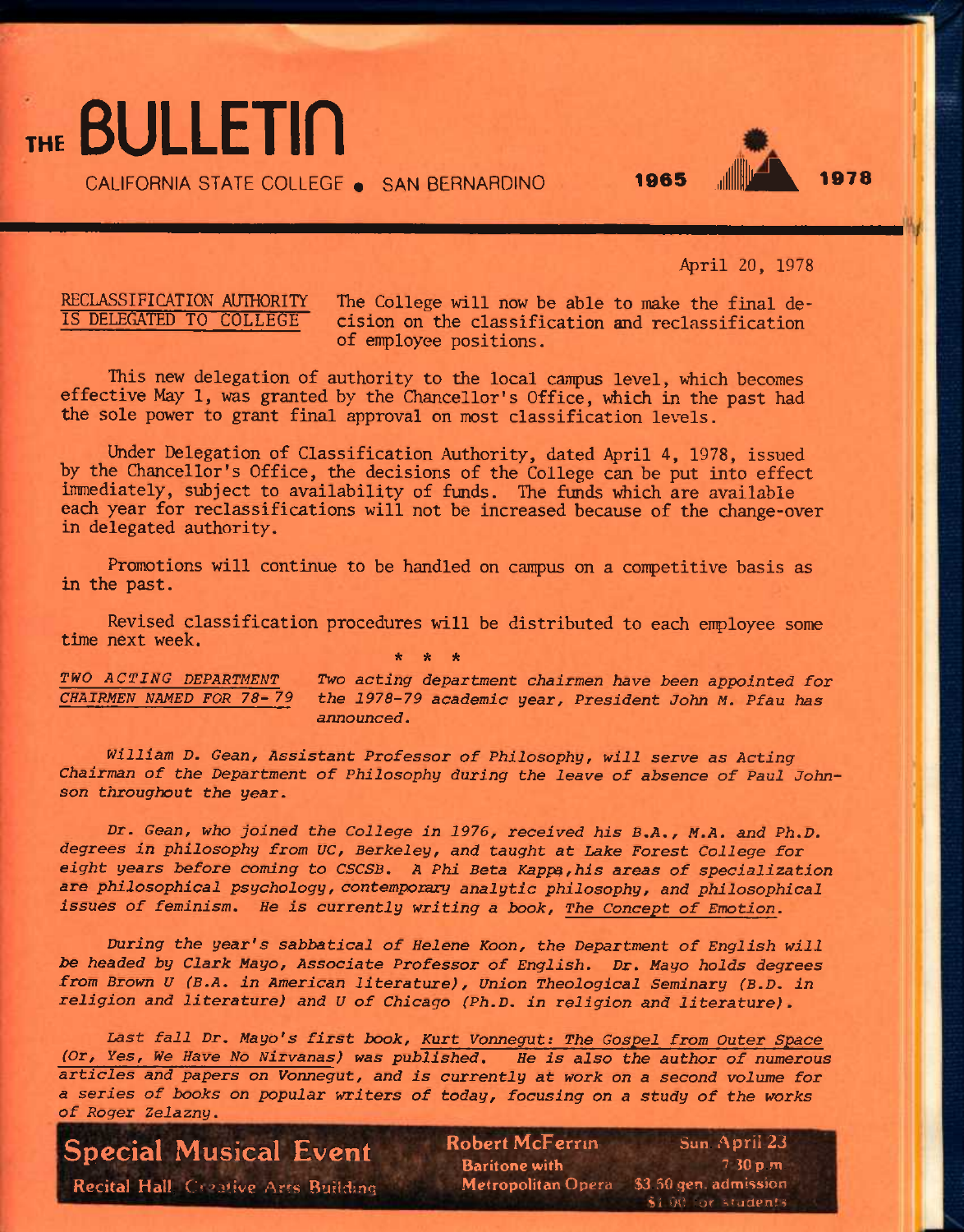MODEL SENATE The Department of Political Science is welcoming around 75 high<br>HERE TODAY school students and their counselors in the third CSCSB Model school students and their counselors in the third CSCSB Model Senate today. Students will portray U.S. Senators in committee and

on the floor, act as Executive Branch and pressure groups. Awards will be given.

LECTURES, COLLOQUIUM, Monday, April 24 - Prof. Avigdor Haselkorn, an Israeli **DISCUSSIONS SCHEDULED citizen, will speak on "Soviet Collective Security Sys**tems." A specialist on Soviet political strategy, Prof.

Haselkorn was educated at Hebrew U, Jerusalem, the U of Chicago and is currently a post doctoral scholar at Stanford U, He is an active consultant to the Office of the Secretary of Defense, Stanford Research Institute and the Hudson Institute. .Interested persons invited. 10 a.m., LC-5.

**+**  Tuesday, April 25 - Roundtable discussion led by Prof, Gloria Cowan, Psychology, on "Organizing for Research." All welcome. Noon, CO-219.

**+** 

Tuesday, April 25 - An ABC television representative will present a lecture on 'Children and Television -- A View from Both Sides of the Issues." Susan Futterman, manager of children's programs for ABC's broadcast standards department, will discuss how one bridges the gap between children and television, how media reform groups work, and what their impact is on the networks and on consumerism and children. Open to all. 10 a.m., LC-500.

**+**  Wednesday, April 26 - Prof. Don Walsh will speak on "Ocean Policy and the Law of the Sea," in Richard Ackley's Defense Strategy course. Dr. Walsh is Director of the Institute for Marine and Coastal Studies and Professor of Ocean Engineering at **use.** He recently completed an around-the-world trip under the auspices of the State Department. Interested persons invited. 10 a.m., LC-5.

**+** 

**+** 

Thursday, April 27 - Forum, led by Prof. Gordon Stanton, Education, on "Experiential Learning." Open to all. 2 p.m. LC-500.

Thursday, April 27 - A distinguished lecturer, Dr. Surendra Suri, will talk on "Shared Values in America and India" in a general lecture open to the public and the College. This turbaned and most urbane scholar was educated in France and Britain as well as the U.S., and is currently a professor of political science at U of Mysore, India and a visiting scholar at Columbia U, this spring. He is the author of close to 100 articles, at least a dozen books, the most recent of which is Politics and Society in India, now in use by scholars in this country. All are welcome. 2 p.m.. Student Union Multi-purpose Rm. Refreshments will be served.

Friday, April 28 - Dr. Suri will conduct a colloquium on India in LC-241, noon.

CSCSB BL LLETIN

The Calitornia State College, San Bernardino Bl'LLETIN is published by the Office of Col-<br>lege Relations, AD-151, Ext. 7217. Material for publication must be received by noon Tuesday before the Friday of publication.

Editor Barbara Nolte

Printed at Duplicating

*\* \* \** 

*The College congratulates Mr. and Mrs. PERSONALS Paul Bryan (Nita Blackwell, Bus. Adon the occasion of their* marriage *April 14 in Las Vegas.* 

*Dr. and Mrs. Denis Lichtman (Math) welcomed their first child, a son born March 27, weighing 6 1/2 pounds.* 

Sympathy the college extends sympathy to Alma *Gibson {Housing} on the death of her brother, Luthen Bnook6, on Apnti 14 ^oiZowtng a tong tZtne66* 

*2*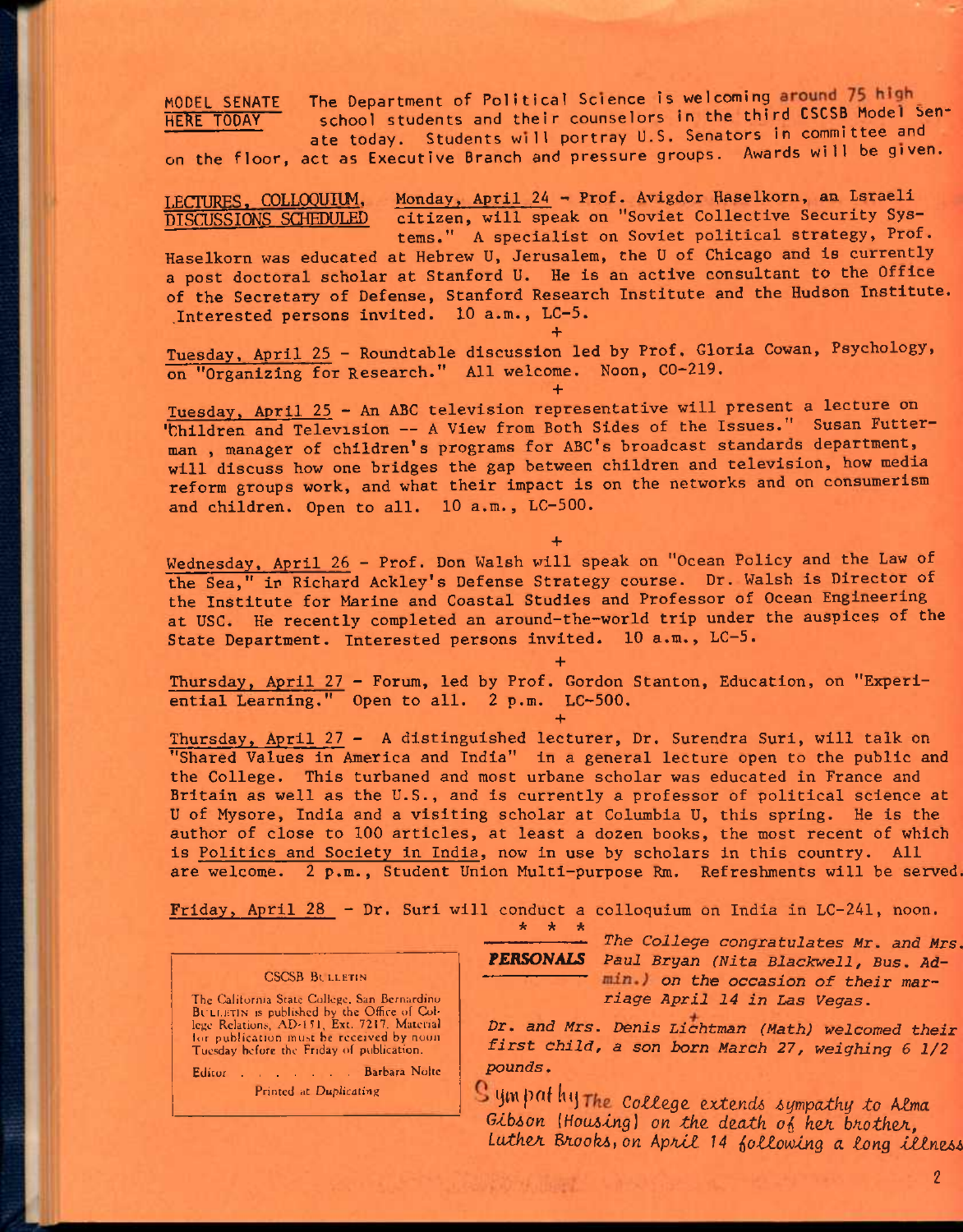## **LIBRARY EXHIBITS**

## **FIVE CRITICAL ELECTIONS - A Collection of photographs used during presidential**

**elections through 1936 1s currently on display in the Library through April 30. "Five Critical Elections" is from the Smithsonian Institution Travel Exhibition Service. It pictures various devices used in campaigns such as broadsides, music, buttons, bumper stickers and posters, focusing on elections which took place at pressing times and had lasting consequences: campaicns of Thomas Jefferson (1800), Andrew Jackson (1828), Abraham Lincoln (I860), William McKinley (1896) and Franklin D. Roosevelt (1936). Some pieces from other elections are also included - a campaign ribbon for Washington's Federalist Party and a photo of the Kennedy campaign airplane, for example. (First and Fourth Floors)** 

**BEST WESTERN BOOKS - An exhibit of the best books designed, printed and published in the West goes on display in the Library April 24. A total of 48 selections representing 29 publishing companies in nine states has been selected by an informal group of printers, librarians and educators on the basis of craftsmanship, quality of paper, binding and illustrations. (First Floor Display Cases)** 

**+** 

**+**   $COMMENCHMENT IS$  The College's 12th Annual Commencement ceremonies will be  $SCHENDUED$  FOR JUNE 17 held at 9:30 a.m., Saturday, June 17 on the South Cymnaheld at 9:30 a.m., Saturday, June 17 on the South Gymnasium Lawn.

The Bookstore will begin taking orders for rental of caps, gowns and hoods for students and faculty on May 22. Students will be notified by letter on the procedure to be followed prior to placing orders at the Bookstore. This year's rental prices will be announced later.

Ihe Admissions and Records Office has released the names of Winter Quarter graduates who, with Summer and fall graduates and Spring candidates,will be eligible to participate in the graduation ceremony, only 56 days away.

A total of 146 degrees were earned by last quarter's graduates, 25 with master's degrees, including one in business admin, three in psychology and 21 in education. Among the 121 students earning bachelor's degrees, six received the bachelor of science, two the bachelor of vocational education.

High honors were awarded to two administration graduates: Floyd Leach Jr. and Larry Eugene Patterson. Wanda Lee Norton, administration/French graduate, also earned high honors. Honor graduates were George Harris Lunt, Glenn R. Sloan and Mony S. Park.  $\star$   $\star$   $\star$ 

NINE CSCSB STUDENTS<br>TO SPEND YEAR ABROAD in the CSCSB students to spend the 1978-79 year phroad nine CSCSB students to spend the 1978-79 year abroad. Applicants accepted from the College to spend a year

studying at universities overseas are Donald Loomis (chemistry) and Susan Pullen (art) in Germany; Craig Simpson (French) and Maria Massey (French) in France; Elaine Stryker(1ibera1 arts) and Lorraine Warsh (social sciences) in Italy; Maria Carmona (Spanish) and Rosa Samanlego (Spanish) in Spain; Charles McKee (economics) in Japan.



THE FOLLOWING EMPLOYEE IS WELCOMED TO CAMPUS:

7331 HAYWOOD, Betty M. 2350 Serrano Rd. RETURNING: Myrna Lindahl, Personnel.<br>Cler. Asst., Libr. San Bernardino 92405 Summers. Resp. 2008 Cler. Asst., Libr. San Bernardino 92405<br>1C-321 . 889-3982

CHANGES: Dora DeLoach from Duplicating to Foundation

*LMFIX>YMEST* Asst. Cashier-Clerk, Accounting Office. Qual! include ability to use an adding machine. *OPPORTUNITIES* Salary: \$729/mo.5 40 hr./wk. till 6/30; available 5/l5; apply by 4/28.

**3**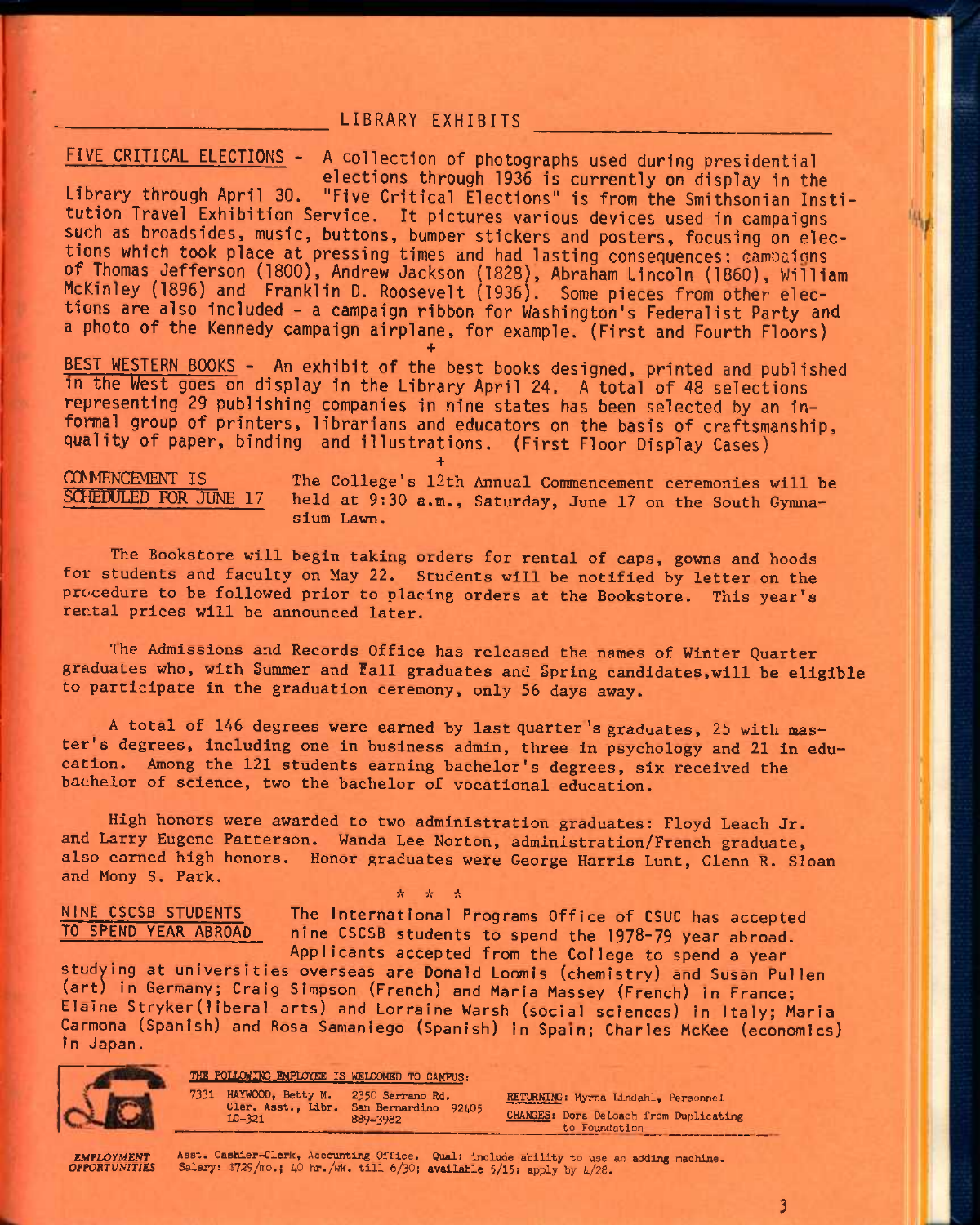# **Peaking up.** Robert Blackey (History) addressed a Notre Dame High School class on "Witchcraft," April 20.

**Lloyd Campbell (Education) is speaking on "Getting Close to People" to a Sherman Indian High School health education class today.** 

**James Crum (Natural Sciences) is lecturing today at the Fairview Jr. Academy on "How About a Raft Down the Colorado Through the Grand Canyon."** 

**Peter Graves (Business Admin.) discussed "The Family in Modem Society" with the Del Rosa PTA, April 18.** 

**Arlo Harris (Chemistry) is featured today at the San Gorgonio High School Community Awareness Lab speaking on "Drugs of Abuse."** 

Harold Jambor (Sociology) spoke to a class at Alta Loma High School on "Child Abuse," **April 20.** 

**Denis Lichtman (Math) is speaking to an Upland High School class today on "An Introduction to Computers."** 

**Carolyn Martin (P.E. & Rec.) is addressing a health science class at Sherman Indian High School on \*\*Dividends for the'Force Outs."** 

**James Person (Education) lectured at a Banning High School senior English class on "Counseling Games & Skills," April 18,**  \* \* \*

**rfessional** G. Keith Dolan (Education) recently chaired the WASC accreditation **professional visit of Mar Vista High School in Imperial Beach. This was Dr.** *activities* Dolan's 16th accreditation since the program began.

**Amer El-Ahraf (Health Science) gave a paper on "Aflatoxins in Our Environment" at the Michigan Environmental Health Assn. Mtg., March 20.** 

**William Gordon (Housing) presented a program on "Educational Programs in Residence Halls" at the 22nd Annual Convention of the Calif. Assn. of College & University Housing Officers held at Avila Beach, April 2-5.** 

**Craig Henderson (Housing) served as a member of the Program Planning Committee of the Calif. Assn. of College & University Housing Officers at the State Conf. at San Luis Obispo, April 2-5•** 

**David Hendricksen (Health Science) presented a paper on "An Introductory Health Science Class Laboratory" at the National Convention of the Assn. for the Advancement of Health Education in Kansas City, April 11.** 

**Mary Patterson (Nursing) spoke on the topic, "Nurses! Where Are You Going?" to the Public Employees Special Interest Grp. of the CA. Nurses' Assn., Reg. IV, Apr. 20.** 

**Richard Rowland & William Ackerman (Geography) presented the following papers ai'**  the Annual Meeting of the Assn. of American Geographers in New Orleans, April 12, **respectively: "Recent Regional Urbanization & Urban Growth Trends In the USSR" and "Planning to Preserve the Agricultural Fringe: the Case of San Bernardino, CA."** 

**Jeffrey Walker (English) has been awarded a Nat'l Endowment of the Humanities Summer Seminar for college teachers to study "Comic Literature: Dramatic & Non-Dramatic\*\* this summer at the University of Rochester, New York.** 

\* \* \*

**David Hendricksen (Health Science) has an article entitled puoiicaiions "Disease as a Force in History" in the Winter/Spring issue of the California Journal of Environmental Health.**